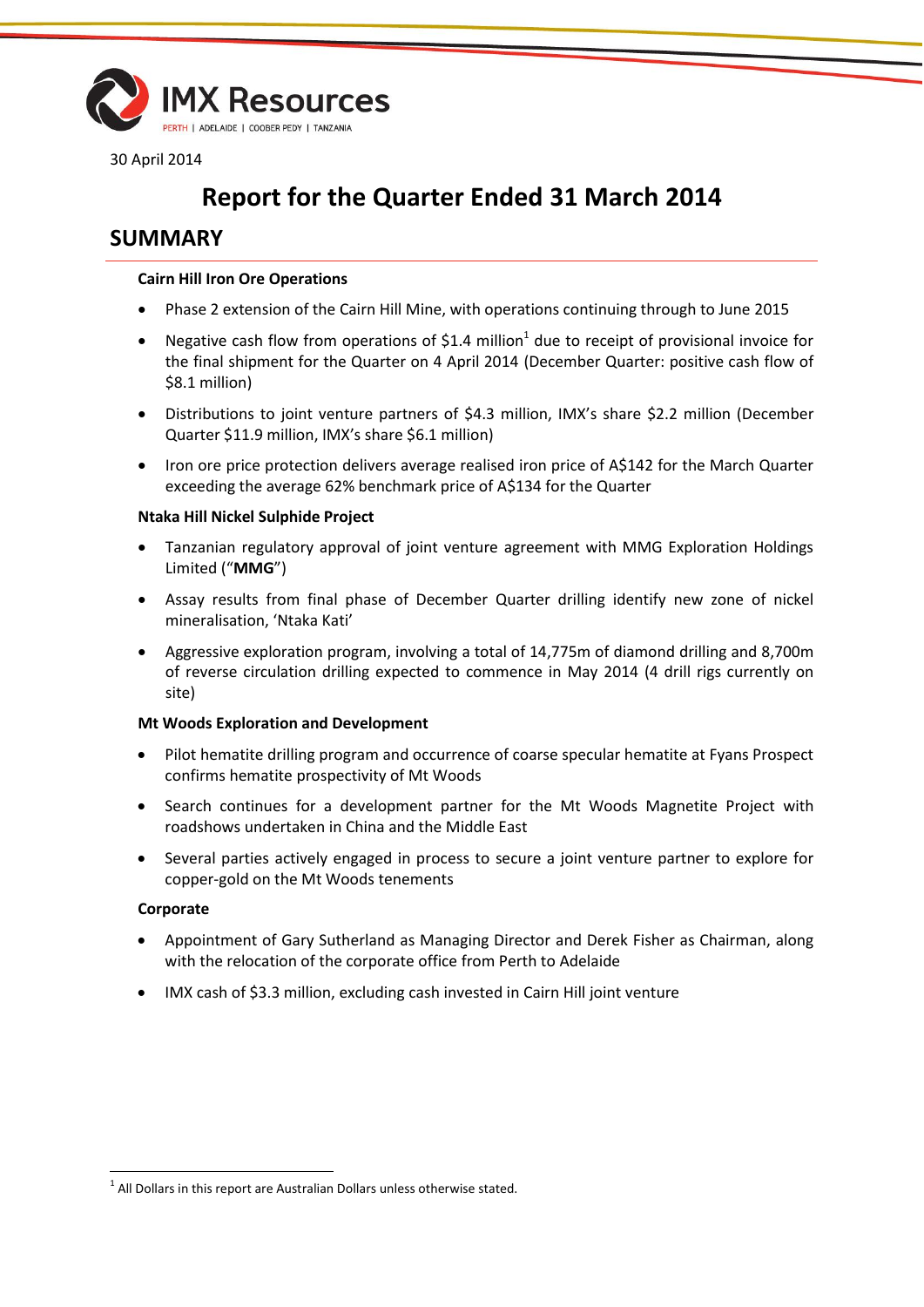## **OPERATIONS**

### **Cairn Hill Joint Venture (IMX – 51%)**

Summary information on production and shipments for the March Quarter are shown in Table 1 below (figures represent the full (100%) results of the Cairn Hill Joint Venture (the "**Cairn Hill JV**").

|                       | March<br>Quarter<br>2014 | <b>December</b><br>Quarter<br>2013 | <b>Comparison with</b><br><b>Previous Quarter</b> |
|-----------------------|--------------------------|------------------------------------|---------------------------------------------------|
| Waste removed (BCM)   | 587,022                  | 454,681                            | 29.1%                                             |
| Waste and Ore (BCM)   | 689,482                  | 554,770                            | 24.3%                                             |
| Ore Mined (tonnes)    | 440,578                  | 430,383                            | 2.4%                                              |
| Ore Crushed (tonnes)  | 421,955                  | 403,942                            | 4.5%                                              |
| Road Haulage (tonnes) | 411,337                  | 422,691                            | (2.7%)                                            |
| Rail Haulage (tonnes) | 431,592                  | 418,871                            | 3.0%                                              |
| Ore Shipped (tonnes)  | 450,344                  | 381,735                            | 18.0%                                             |

**Table 1. Cairn Hill JV: Production and shipment performance for the March Quarter 2014**

#### *Operations*

While the Total Recordable Injury Frequency Rate decreased to 13.49 (December Quarter: 19.1), one Recordable Injury occurred during the Quarter.

Mining continued in both Pit 1 and Pit 2 during the Quarter. Extra mining capacity was utilised to accelerate pre-stripping activities in Pit 2. This enabled ore to be accessed more quickly to partially compensate for the underperformance of the Pit 1 orebody at depth (ASX announcement 3 March 2014). Road and rail haulage volumes for the Quarter were adversely impacted by both reduced availability of ore for transport and heavy rainfalls which resulted in 61.5 hours of lost road access.

A total of 450,344 tonnes of ore were shipped in six shipments, which was in line with the Company's expectations. Six shipments are forecast for the June Quarter.

For the March Quarter, FOB costs averaged \$84 per tonne shipped and \$104 per tonne CIF (December Quarter: \$94 and \$111 respectively). The fall in costs per tonne was attributable to the six shipments in the March Quarter compared to five shipments for the December Quarter.

FOB costs per tonne shipped for the remainder of the 2014 financial year are forecast to average \$84 per tonne shipped (\$106 per tonne CIF). These costs are slightly higher than previously reported for the remainder of the 2014 financial year due to the June 2014 quarter expecting six shipments instead of the previously forecast seven shipments. The Company continues to operate with increased rail capacity in order to recover some of the capacity lost due to technical issues with locomotives and wet weather in 2013.

### *Operations Cash Flow*

The Cairn Hill JV had negative cash flow from operations of \$1.3 million (December Quarter: positive cash flow of \$8.1 million). This is a timing issue only as the provisional invoice cash receipt of \$8.6 million for the final shipment of the March Quarter which departed on 30 March 2014 was received on 3 April 2014. Had the cash for this shipment been received during the March Quarter, the cash flow would have been in line with the \$6.8 million forecast in the December Quarter.

The iron ore price and AUD/USD exchange rate fell during the provisional pricing periods and the resulting provisional price received per tonne of magnetite-copper ore shipped during the March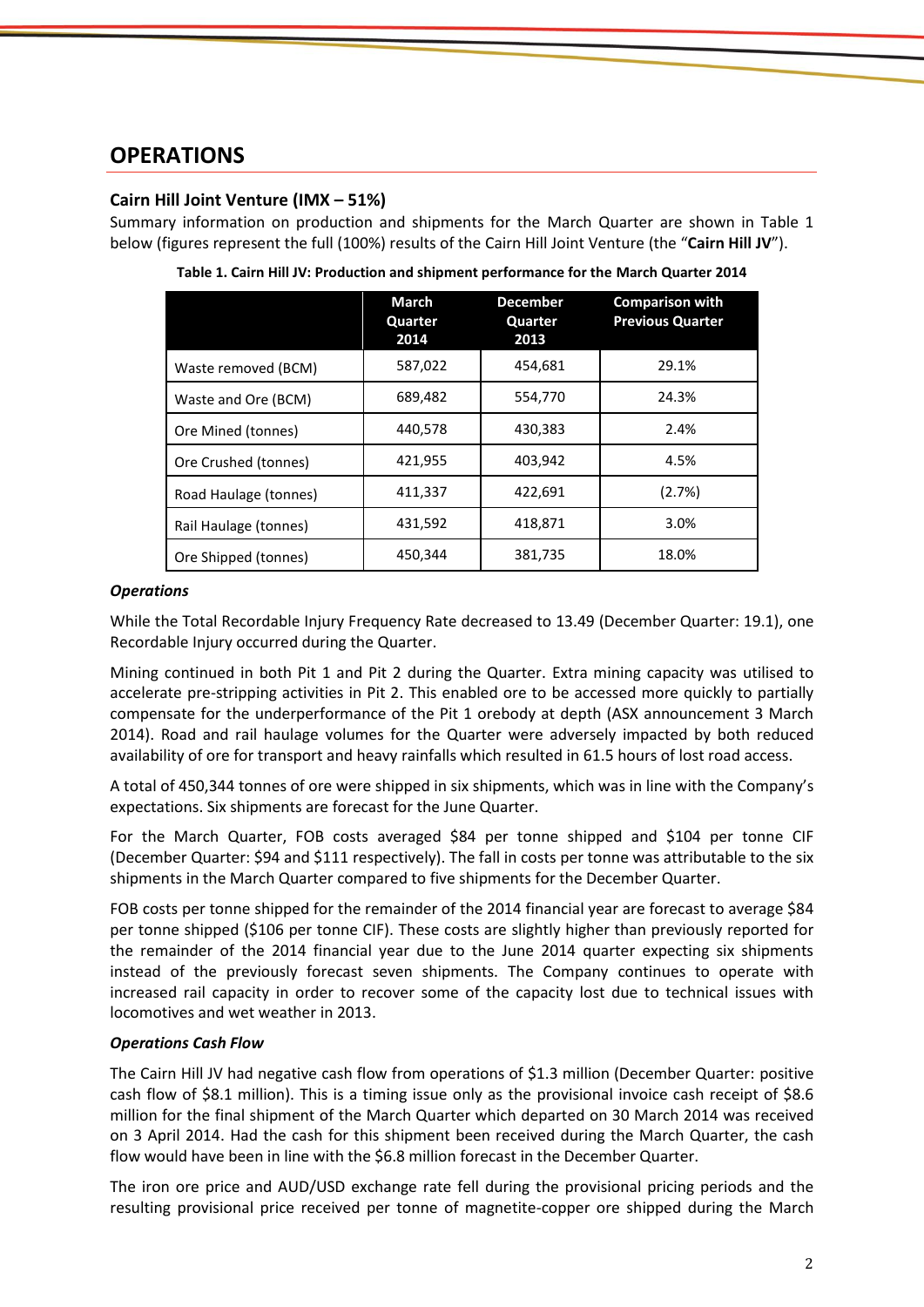Quarter was \$127 per tonne CIF (December Quarter \$127 per tonne CIF). Hedges of the Platts 62% benchmark price resulted in a positive \$0.9m impact on cash flow during the quarter.

During the March Quarter, the Cairn Hill JV made payments of \$2.7 million for adjustments on final invoices, \$1.2 million of which related to payments for shipments in the December Quarter. At spot prices and exchange rates on 31 March 2014, payments for adjustments on final invoices due for settlement in the June Quarter are estimated to be \$7.3 million. This large settlement amount is due to a combination of falling iron prices and low copper grades of the final two shipments of the March quarter.

#### *Stockpiles*

At the end of the March Quarter, the book value of ore stockpiles, being the cost to deliver the stockpiles to their present location, was \$9.9 million (31 December 2013: \$12.9 million). The decrease in the book value of ore stockpiles was due to lower tonnes mined, which resulted in a drawdown of stockpile levels in order to achieve six shipments for the Quarter. The breakdown by stockpile location is shown in Table 2 below.

#### **Table 2. Ore stockpiles at 31 March 2014**

|                    | <b>Pre-Crusher</b> | <b>Post Crusher</b> | Rankin Dam | <b>Port Adelaide</b> |
|--------------------|--------------------|---------------------|------------|----------------------|
| Stockpile (tonnes) | 110.659            | 67.878              | 38.668     | 44.860               |

#### *Sales and Marketing*

During the Quarter shipments were placed with existing, contracted customers.

## **DEVELOPMENT PROJECTS**

#### **1. Continuity of operations at Cairn Hill**

#### **Phase 2**

During the Quarter, the Cairn Hill JV partners approved a Phase 2 extension of the Cairn Hill Mine that will see it continue operation through to mid-2015 (see ASX announcement 1 April 2014).

The Phase 2 extension will initially comprise the mining of two new open pits (Pits 3 and 4) located to the east of the current Pit 1, with production of over one million tonnes of product. There is potential to further extend the life of the Cairn Hill Mine with a cut-back to the existing Pit 2.

Based on Consensus Economics forecasts for the first half of 2015 of US\$115.50 per tonne for the 62% Platts Iron Ore index and an AUD/USD exchange rate of 0.86, financial modelling indicates that together with Phase 1 operations, the Phase 2 extension is expected to generate post-tax, free cash flow of approximately \$8.0 million for the Cairn Hill JV.

Owing to the especially coarse nature of Cairn Hill magnetite, existing customers have been able to produce very high-grade magnetite concentrates which are highly desirable as feed to the steelmaking process. As a result, the intermediate product from Phase 2 is particularly attractive, with an existing customer having provided a letter of intent to purchase up to 100% of the Phase 2 product under an agreed pricing model based on the 62% Platts Iron Ore index.

Built on the current mining operation and infrastructure that is already in place, the Phase 2 extension is part of IMX's broader strategic vision to establish a minimum five year life at the Cairn Hill Mine.

#### **Hematite exploration**

Exploration for direct shipping ore ("**DSO**") hematite is an important element of the Company's efforts to maintain ongoing operations at Cairn Hill beyond 2015. Any discovery of economic DSO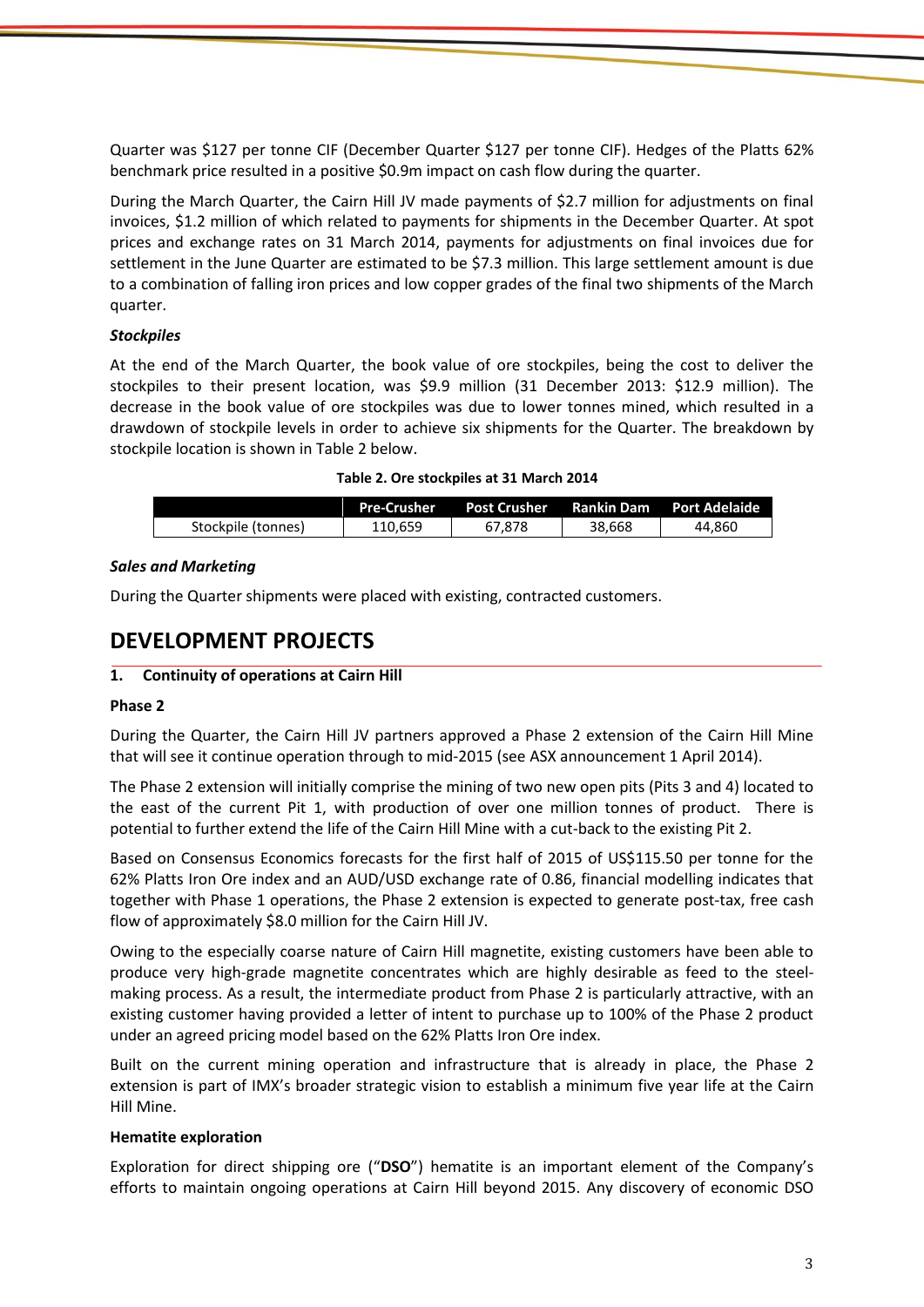hematite at Mt Woods has the potential for near-term production utilising the road, rail and port infrastructure currently used by the Cairn Hill Mine.

Results of a pilot drilling program to test hematite at Mt Woods that was carried out in March 2014 returned wide intersections showing hematite derived from alteration of a magnetite iron formation (see ASX announcement 1 March 2014 and 21 March 2014). These results show that hematiteforming geological processes occur at Mt Woods and that the exploration methods applied in the pilot drilling program can detect it. Since announcing these exploration results on 1 March 2014 and 21 March 2014, IMX is not aware of any new information or data that materially affects the information included in that announcement.

Exploration for this style of hematite mineralisation was given added impetus by the identification of a significant occurrence of high-grade hematite from previous drilling at the Mt Woods Project**.** The intersection was identified in core drilled by former partner OZ Minerals Limited, who were exploring for copper (see ASX announcement 4 April 2014). Assaying of the hematite rich interval returned 8.4 metres @ 59.1% Fe from 406.7m (see Table 3).

| Hole       | From  | То    | Width | Fe %  | P %  | S %  | SiO <sub>2</sub> % | Main iron<br>mineral |
|------------|-------|-------|-------|-------|------|------|--------------------|----------------------|
| DD12FYA002 | 384.0 | 389.3 | 5.3   | 49.80 | 0.03 | 0.02 | 20.75              | Magnetite            |
| DD12FYA002 | 406.5 | 414.9 | 8.4   | 59.10 | 0.04 | 0.10 | 11.70              | Hematite             |
| Includes   | 411.0 | 414.9 | 3.9   | 61.30 | 0.04 | 0.14 | 8.42               | Hematite             |

#### **Table 3: Hematite Fe% intercepts in hole DD112FYA002 – Fyans Prospect**

Since announcing these exploration results on 4 April 2014, IMX is not aware of any new information or data that materially affects the information included in that announcement.

This intersection at Fyans is too deep and narrow to be of direct economic significance, but clearly demonstrates that the geochemical processes that created Arrium's hematite mineralisation at Peculiar Knob were also active on the Mt Woods tenements.

The Fyans Prospect is located approximately 11km south-west of Peculiar Knob.

### **2. Mt Woods Magnetite Project, South Australia (IMX 100%)**

Investigation into optimised product handling solutions, particularly around the port were completed during the Quarter, with concept designs developed for changes to infrastructure.

The spring flora and fauna baseline survey for the Snaefell site was also finalised, with the field work having been completed during the December Quarter. This survey was undertaken to ensure that environmental baseline studies did not impact on the critical path for project permitting.

The process to secure a partner for the evaluation and development of the Mt Woods Magnetite Project continued during the Quarter. Azure Capital continues to advise on the process, with a number of potential partners currently engaged at various stages of review.

## **EXPLORATION**

#### **1. Nachingwea Property, Ntaka Hill (IMX 100%)**

#### *Joint venture with MMG*

Having entered into a five year, US\$60 million joint venture agreement with MMG in September 2013, MMG immediately commenced funding and directing exploration at the Nachingwea Project. MMG is targeting a resource in the order of 400,000 tonnes of contained nickel at >1.5% nickel and has implemented a new exploration program, focussed on delineating high-grade, mafic intrusive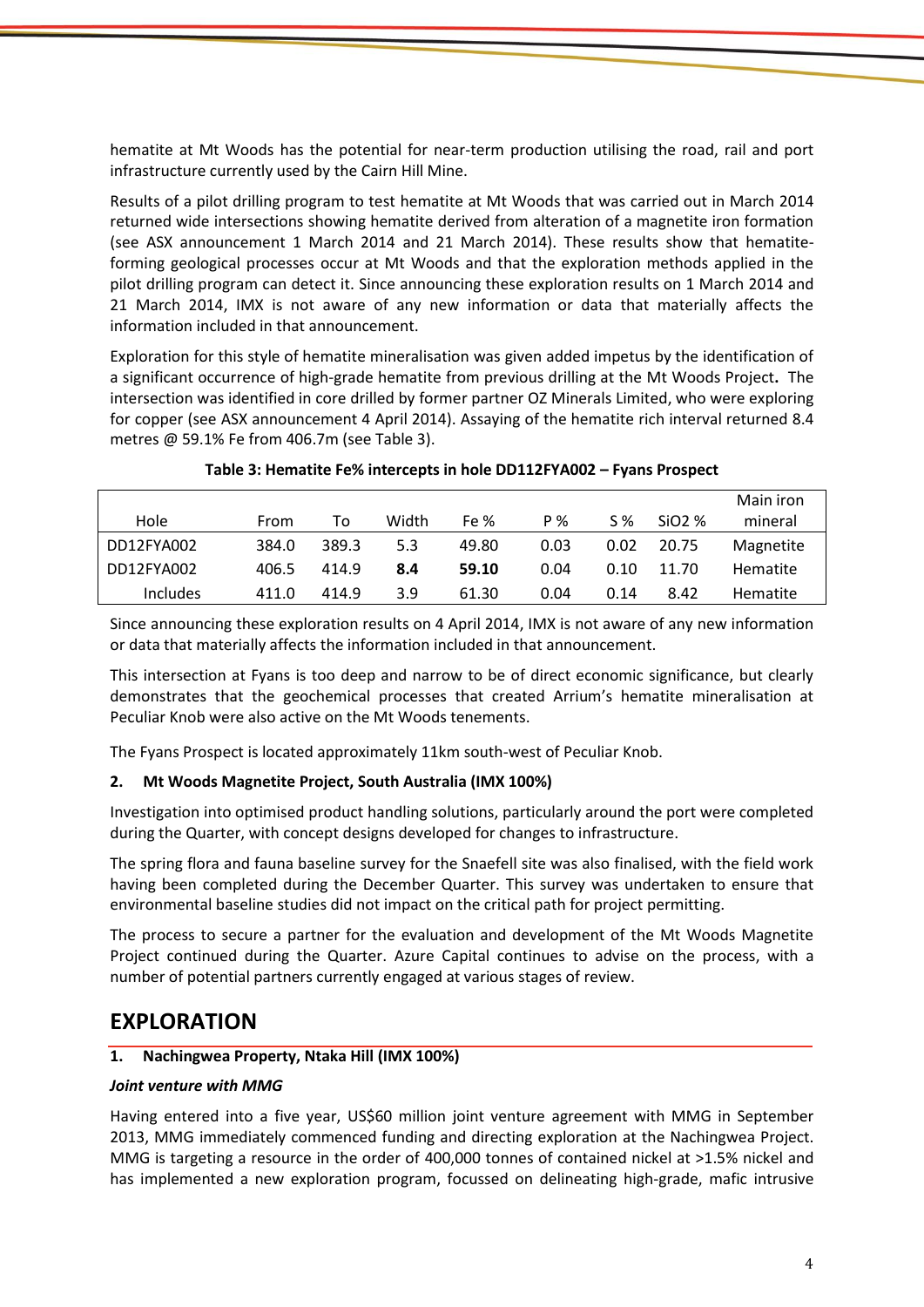style nickel mineralisation, which is considered to have the potential to increase the grade and size of the existing resource.

#### *Stage One progressing well*

The 'Stage One' work program defined by MMG and which commenced in September 2013, has a budget of US\$10 million, with rapid evaluation of the potential for high-grade nickel discoveries and achievement of MMG's resource target, the primary objective.

In late 2013, MMG commenced a number of geophysical surveys to further highlight the potential within the Ntaka-Lionja corridor, including NSAMT (natural source audio magneto-tellurics), MLEM (moving loop electro-magnetic (EM)) and infill gravity surveys. Re-logging of oriented drill core and reassessment of down hole EM (DHEM) surveys have continued and along with the surface geophysical work, are providing a new understanding of the Ntaka intrusive.

Identification of drill targets is expected to be finalised in April, prior to the commencement of drilling in the June Quarter.

#### *New zone of mineralisation identified at Ntaka Hill*

Assay results received during the March Quarter confirmed a new zone of mineralisation, referred to as "Ntaka Kati", located 300m north of the current Sleeping Giant and Zeppelin resource (see ASX Announcement 24 February 2014). Two holes were drilled, each of which intersected mineralisation, with assay results including:

- 71.5m of nickel mineralisation, including  $41m \omega$  0.40% Ni, 16m  $\omega$  0.5% Ni and 14.6m  $\omega$ 0.7% Ni within 150m of the surface (NAD13-388); and
- 7.3m @ 1% Ni and 5.9m @ 0.6% Ni (NAD13-387).

Since announcing these exploration results on 24 February 2014, IMX is not aware of any new information or data that materially affects the information included in that announcement.

The discovery of Ntaka Kati continues to demonstrate the potential for the various zones of mineralisation at Ntaka Hill to form part of a much larger mineralised system up to 1.5km wide.

#### **2. Nachingwea regional exploration**

While primarily focused on the Ntaka Hill Nickel Sulphide Project to identify a resource in the order of 400,000 tonnes of contained nickel at >1.5% nickel, MMG is also looking at the broader Nachingwea Project area which covers 6,800 km<sup>2</sup> (tenements granted and under application).

Regional targeting for a virgin nickel sulphide discovery is based on an interpretation of a detailed aeromagnetic/radiometric survey flown in 2010, an extensive regional soil sampling program and a number of airborne EM (VTEM) surveys which cover approximately 60% of the Nachingwea Project area.

#### **3. Mt Woods Copper-Gold Exploration, South Australia (IMX 100%)**

OZ Minerals completed its withdrawal from the Mt Woods Exploration JV during the December Quarter, with all mineral rights over the Mt Woods tenements and interest in those tenements now 100% owned by IMX.

The prospectivity of the Mt Woods tenements, together with the availability of a significant exploration database established during previous exploration work, makes this an attractive opportunity for iron oxide copper gold discoveries in the world-class Gawler Craton mineral province.

A process to secure a joint venture partner for non-iron exploration on the Mt Woods tenements commenced during the December Quarter and is continuing. A number of parties have expressed an interest in non-iron exploration at Mt Woods and several Australian and international copper-gold explorers and producers are actively engaged in the process.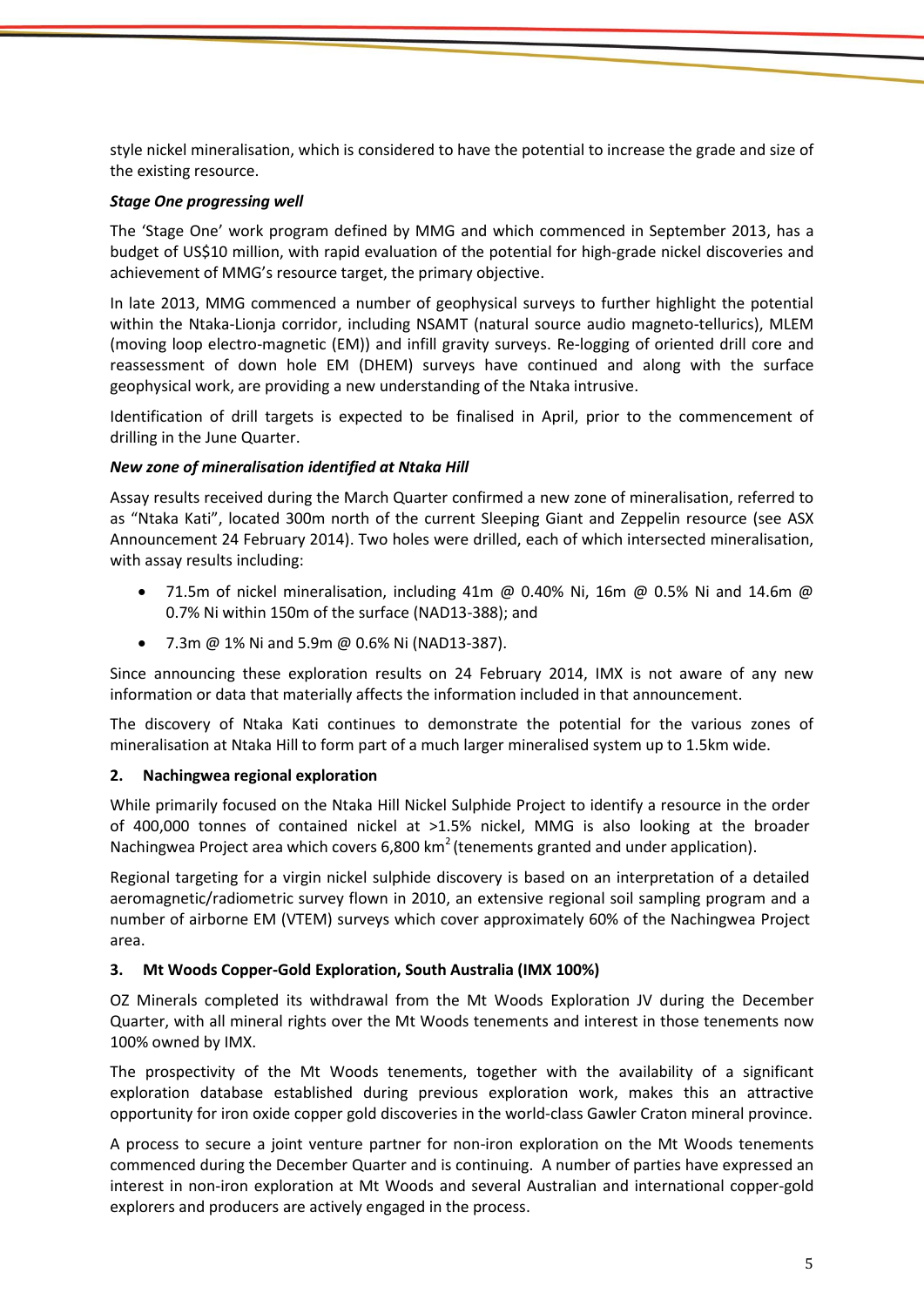# **CORPORATE**

#### **Cash position and distributions**

As at 31 March 2014, the Group had cash at bank of \$12.1 million, as detailed in Table 4 below:

|                                                | 31 Mar 2014<br>$(\mathsf{Sm})$ | 31 Dec 2013<br>$(\mathsf{Sm})$ |
|------------------------------------------------|--------------------------------|--------------------------------|
| <b>IMX Resources Limited</b>                   | 3.3                            | 3.1                            |
| Cairn Hill JV (51% IMX share is \$4.5 million) | 8.8                            | 13.7                           |
| <b>Consolidated Group</b>                      | 12.1                           | 17.7                           |

#### **Table 4. Consolidated Cash Position**

The Cairn Hill JV cash balance is the working capital required to fund the operation. Distributions to the JV partners are made so as to retain a cash balance of at least \$3 million at all times.

As at 31 March 2014, IMX's Tanzanian subsidiary Ngwena Limited held \$0.1 million of cash on behalf of MMG. This cash will contribute towards its expenditure on the Nachingwea JV.

Distributions to the Cairn Hill JV partners amounted to \$4.3 million, of which IMX received \$2.1 million (December quarter \$11.9 million, IMX share \$6.1 million).

In order to provide greater certainty in respect of cash flow from the Cairn Hill Mine, price protection was put in place for 90% of the Group's iron ore exposure from January to March 2014. The transactions entered provided a price for the 62% iron ore benchmark of AUD146.59 (January); AUD144.16 (February); and AUD136.52 (March) significantly above the spot prices that would have been achievable.

#### **Appointment of Managing Director and Non-executive Director**

During February, Dr Derek Fisher, a highly credentialed mining executive with over 40 years' experience in mining companies, spanning both corporate and operational roles, with a particular emphasis on iron ore and nickel projects, was appointed as a Non-executive Director. Subsequent to the end of the Quarter, Dr Fisher was appointed Chairman of the Company.

Immediately following the end of the March Quarter, Mr Gary Sutherland was appointed Managing Director. Mr Sutherland will drive IMX's iron ore growth strategy, based on its 51% owned Cairn Hill Mine and portfolio of development and exploration projects, including the 100% owned Mt Woods Magnetite Project.

In parallel with Mr Sutherland's appointment, IMX has decided to relocate its corporate head office from Perth to Adelaide, a move which is consistent with the Company's focus on its South Australian iron ore assets and will enable consolidation of its operational and corporate teams in one location. While this will result in some one off costs being incurred during the June and September Quarters, it is expected to deliver significant savings in recurring overhead costs.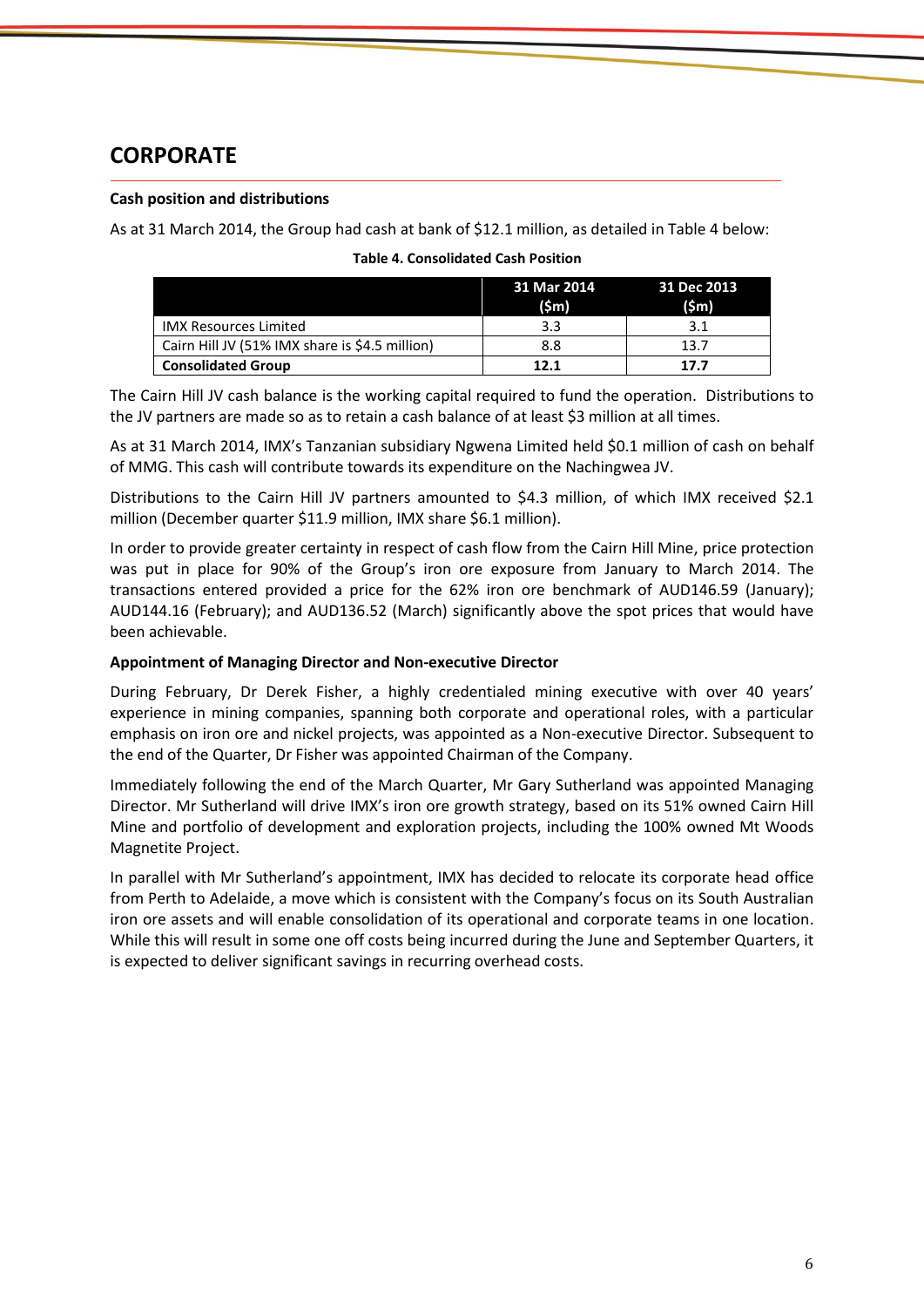# **TENEMENT INTERESTS**

#### **Table 5. Tenements Held and Location**

| <b>Tenement</b>               | Ownership | Project    | <b>Location</b> |
|-------------------------------|-----------|------------|-----------------|
| ML6303 - Cairn Hill           | 100%      | Cairn Hill | South Australia |
| EL4649 - Kangaroo Dam         | 100%      | Mt Woods   | South Australia |
| EL4706 - Mt Woods             | 100%      | Mt Woods   | South Australia |
| EL4963 - Warrina North        | 100%      | Mt Woods   | South Australia |
| EL4964 - Warrina South        | 100%      | Mt Woods   | South Australia |
| EL5048 - Mt Brady             | 100%      | Mt Woods   | South Australia |
| EL4446 - Yarrabolina Hill     | 100%      | Mt Woods   | South Australia |
| EL4866 - Mt Paisley           | 100%      | Mt Woods   | South Australia |
| EL4982 - Brumby Creek         | 100%      | Mt Woods   | South Australia |
| PL6489/2010 - Lubalisi        | 100%      | Mibango    | Tanzania        |
| PL6895/2012 - Mioni           | 100%      | Mibango    | Tanzania        |
| PL7464/2011 - Luegele         | 100%      | Mibango    | Tanzania        |
| PL8017/2012 - Molumbo Hill    | 100%      | Mibango    | Tanzania        |
| PL8124/2012 - Milanga         | 100%      | Mibango    | Tanzania        |
| PL8833/2013 - Kamafinga       | 100%      | Mibango    | Tanzania        |
| PL8901/2013 - Sifumbi         | 100%      | Mibango    | Tanzania        |
| PL8902/2013 - Mpondwe         | 100%      | Mibango    | Tanzania        |
| PL9299/2013 - Lwega           | 100%      | Mibango    | Tanzania        |
| PL9394/2013 - Nkulya          | 100%      | Mibango    | Tanzania        |
| PL4422/2007 - Ntaka           | 100% *    | Nachingwea | Tanzania        |
| PL4917/2008 - Mbangala        | 100% *    | Nachingwea | Tanzania        |
| PL4918/2008 - Lukumbi         | 100% *    | Nachingwea | Tanzania        |
| PL5447/2008 - Noli SE         | 100% *    | Nachingwea | Tanzania        |
| PL5971/2009 - Matambare       | 100% *    | Nachingwea | Tanzania        |
| PL5977/2009 - Naujombo        | 100% *    | Nachingwea | Tanzania        |
| PL5978/2009 - Kihangara North | 100% *    | Nachingwea | Tanzania        |
| PL6073/2009 - Chilalo         | 100% *    | Nachingwea | Tanzania        |
| PL6148/2009 - Mbwemburu North | 100% *    | Nachingwea | Tanzania        |
| PL6149/2009 - Chilalo West    | 100% *    | Nachingwea | Tanzania        |
| PL6153/2009 - Mbwemburu       | 100% *    | Nachingwea | Tanzania        |
| PL6154/2009 - Nachingwea SW   | 100% *    | Nachingwea | Tanzania        |
| PL6156/2009 - Noli SW         | 100% *    | Nachingwea | Tanzania        |
| PL6158/2009 - Kiperere East   | 100% *    | Nachingwea | Tanzania        |
| PL6161/2009 - Mtimbo          | 100% *    | Nachingwea | Tanzania        |
| PL6397/2010 - Kiperere West   | 100% *    | Nachingwea | Tanzania        |
| PL6409/2010 - Rappa           | 100% *    | Nachingwea | Tanzania        |
| PL6412/2010 - Mujira          | 100% *    | Nachingwea | Tanzania        |
| PL6414/2010 - Kihangara       | 100% *    | Nachingwea | Tanzania        |
| PL6467/2010 - Nepanga         | 100% *    | Nachingwea | Tanzania        |
| PL6634/2010 - Mihumo          | 100% *    | Nachingwea | Tanzania        |
| PL6635/2010 - Nachingwea NW   | 100% *    | Nachingwea | Tanzania        |
| PL7095/2011 - Nditi           | 100% *    | Nachingwea | Tanzania        |
| PL7226/2011 - Ntaka South     | 100% *    | Nachingwea | Tanzania        |
| PL8625/2012 - Nambu West      | 100% *    | Nachingwea | Tanzania        |
| PL8626/2012 - Nambugu East    | 100% *    | Nachingwea | Tanzania        |
| PL8627/2012 - Lumpumbulu      | 100% *    | Nachingwea | Tanzania        |
| PL8628/2012 - Kipendengwa     | 100% *    | Nachingwea | Tanzania        |
| PL8748/2012 - Kihue           | 100% *    | Nachingwea | Tanzania        |
| PL8754/2012 - Chikoweti       | 100% *    | Nachingwea | Tanzania        |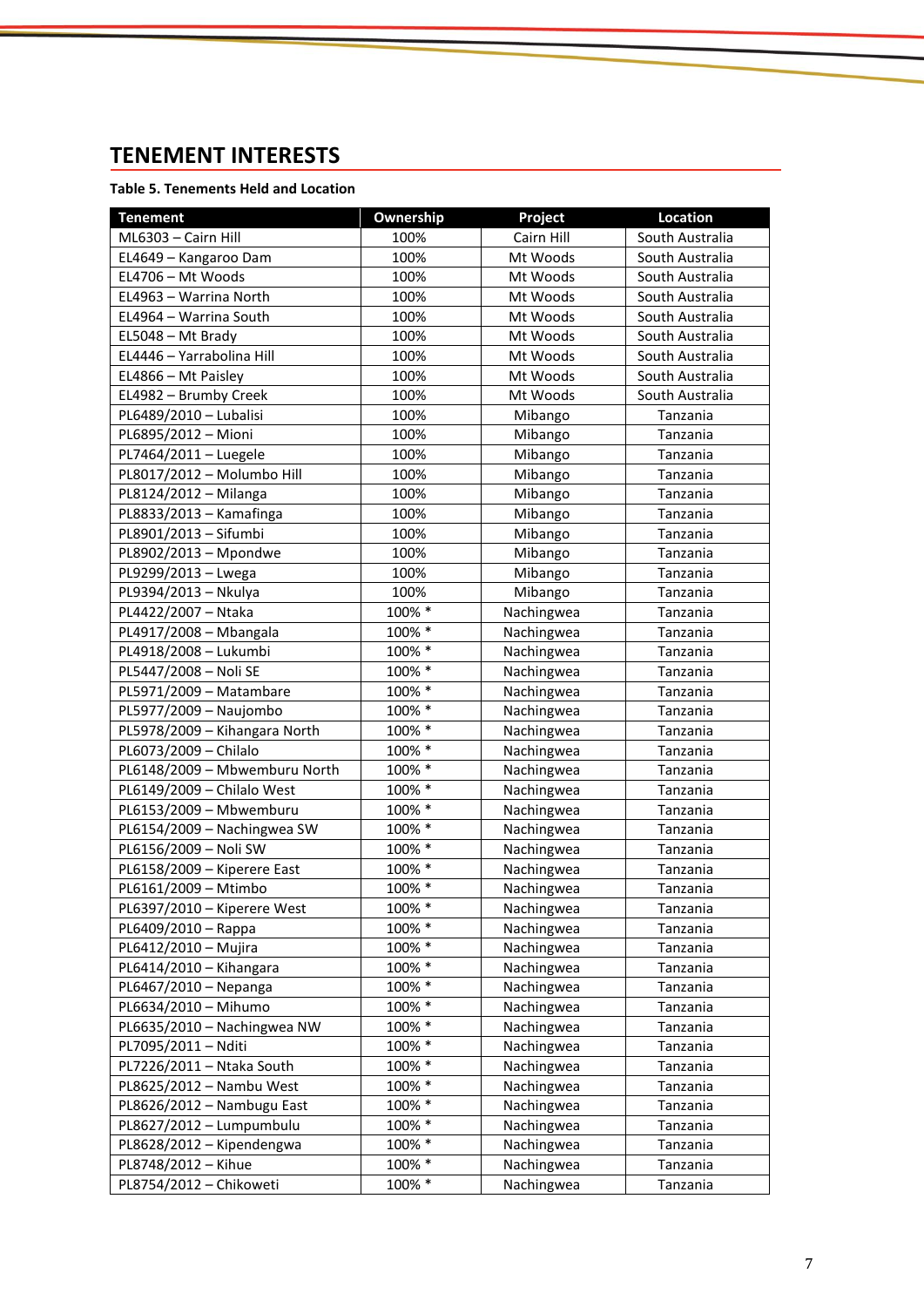#### **Table 5. Tenements Held and Location (cont.)**

| <b>Tenement</b>            | Ownership | <b>Project</b> | <b>Location</b> |
|----------------------------|-----------|----------------|-----------------|
| PL8811/2013 - Chimbo       | 100% *    | Nachingwea     | Tanzania        |
| PL8812/2013 - Mbemba       | 100% *    | Nachingwea     | Tanzania        |
| PL9397/2013 - Mtimbo South | 100% *    | Nachingwea     | Tanzania        |
| PL9442/2013 - Nachi West   | 100% *    | Nachingwea     | Tanzania        |
| PL9557/2014 - Nachunguru   | 100% *    | Nachingwea     | Tanzania        |
| Claim Block 4242           | 50% **    | St Stephen     | New Brunswick,  |
|                            |           |                | Canada          |
| Claim Block 5787           | $50\%$ ** | St Stephen     | New Brunswick,  |
|                            |           |                | Canada          |

\* Subject to farm-in joint venture with MMG

\*\* Subject to 50/50 joint venture with ABE Resources

#### **Table 6. Tenements Acquired During the Quarter**

| <b>Tenement</b> | Ownership | <b>Project</b> | Location        |
|-----------------|-----------|----------------|-----------------|
| PL9557/2014     | 100%      | Nachingwea     | Tanzania        |
| EL4982          | 100%      | Mt Woods       | South Australia |

#### **Tenements Disposed During the Quarter**

No tenements were disposed of during the March Quarter.

#### **Farm-in Agreements**

As at 31 March 2014, IMX held a 100% interest in the Nachingwea Project which is the subject of a farm-in agreement with MMG.

Juny Culto

**Gary Sutherland Managing Director**

**For further information, please contact: Gary Sutherland Managing Director Tel: +61 8 9388 7877**

**Phil Hoskins Chief Financial Officer Tel: +61 8 9388 7877**

**Media Paul Armstrong/Nicholas Read – Read Corporate Telephone: +61 8 9388 1474 E: [info@readcorporate.com.au](mailto:info@readcorporate.com.au)**